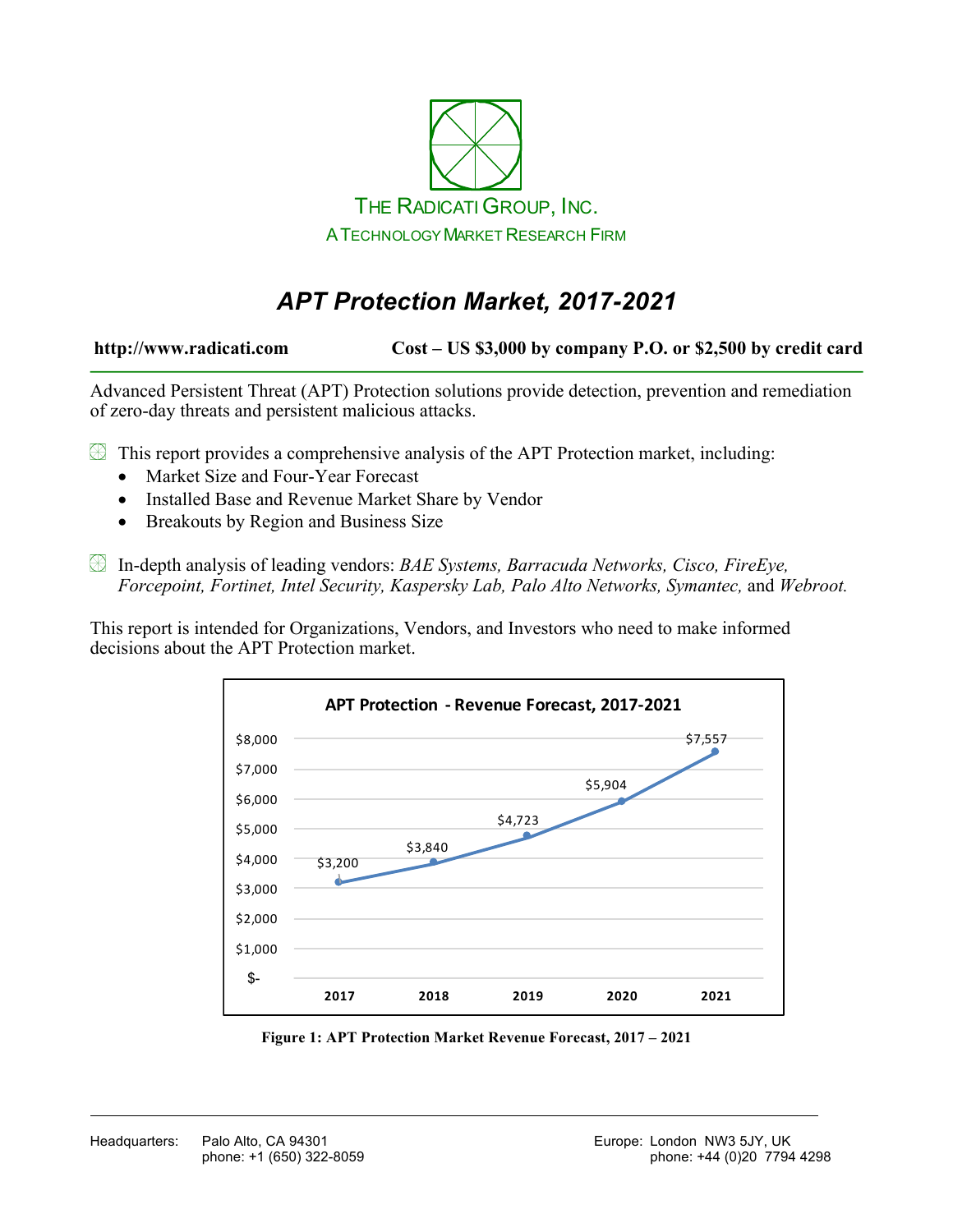## **TABLE OF CONTENTS**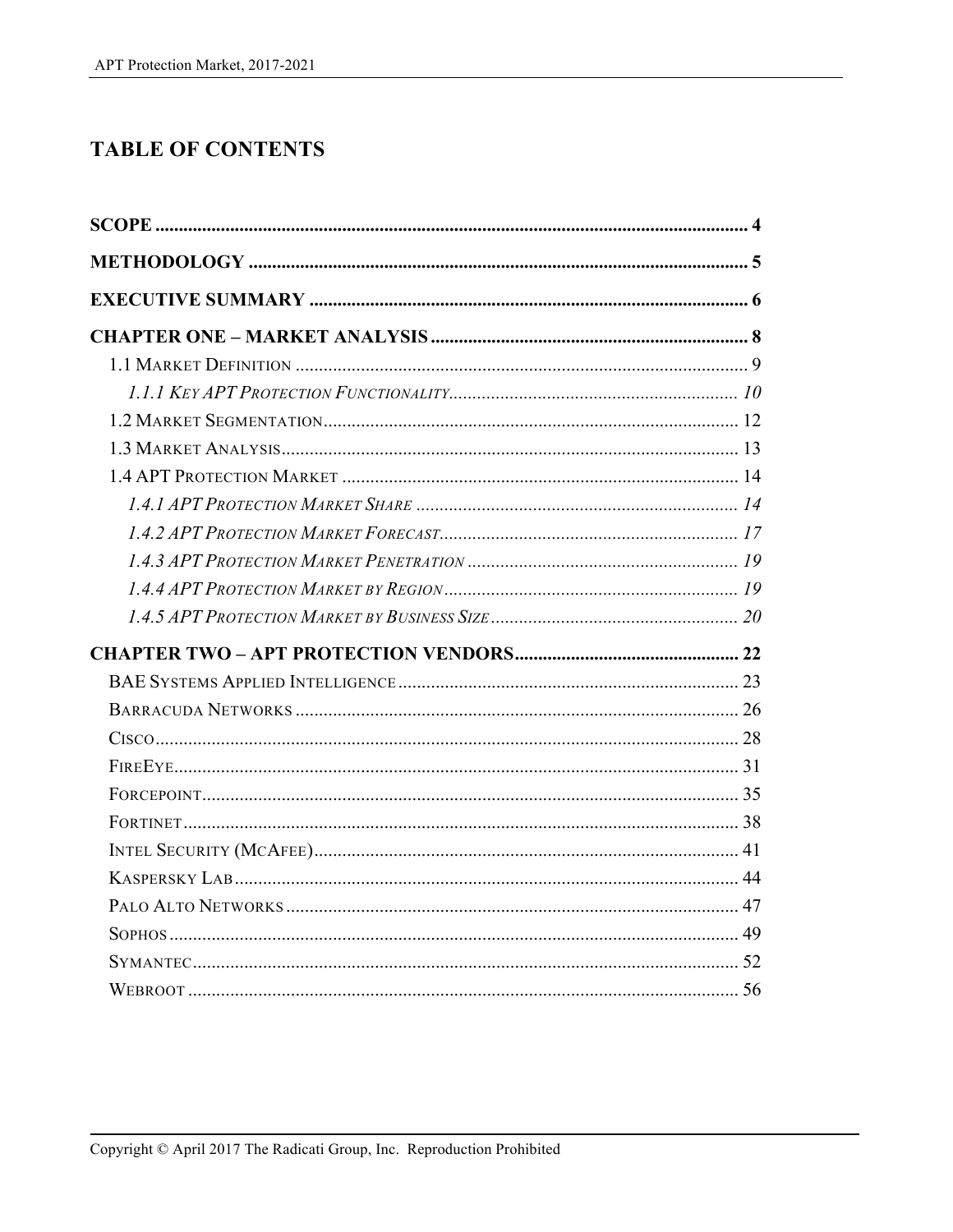### **LIST OF FIGURES**

### **LIST OF TABLES**